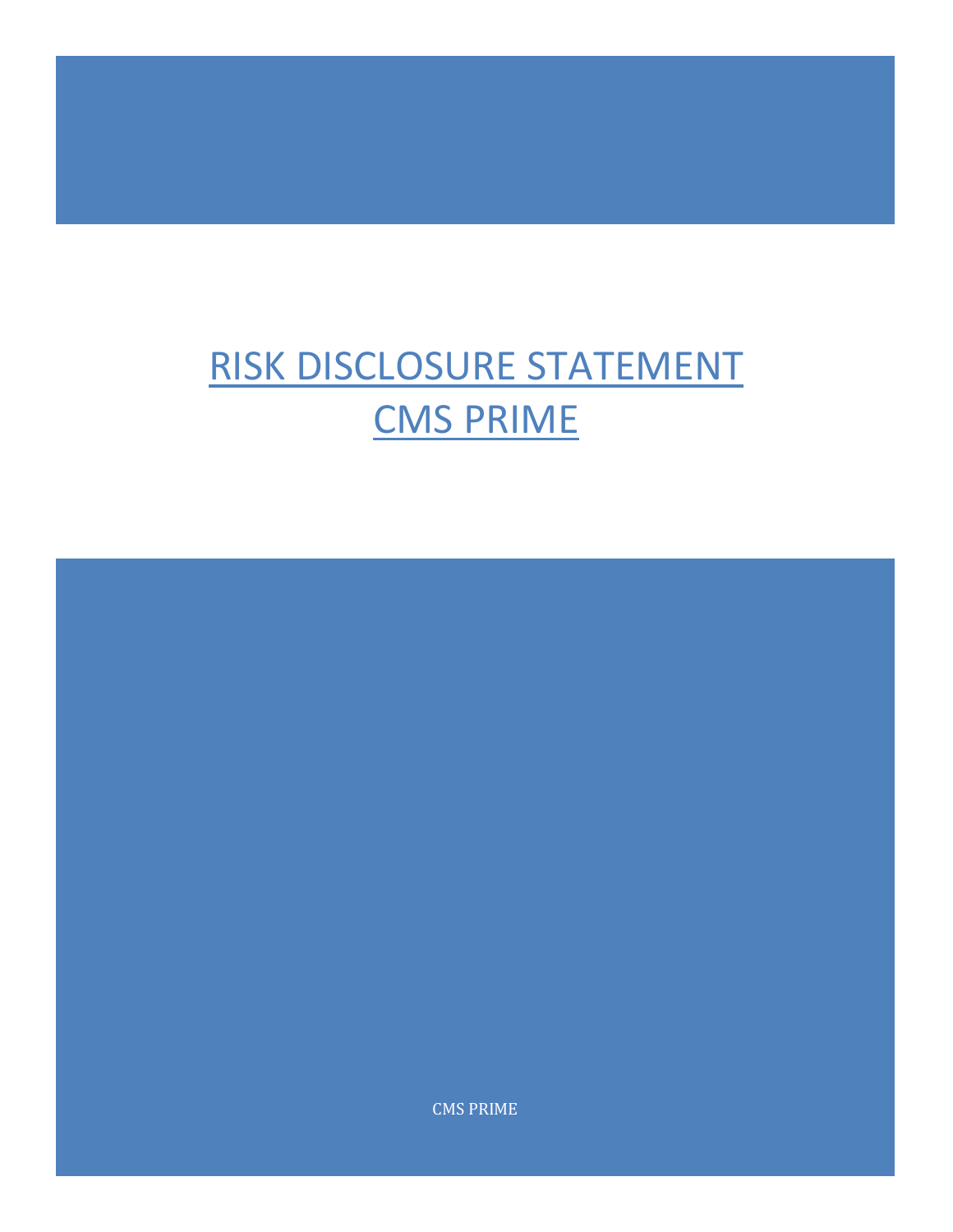

**PLEASE READ THE FOLLOWING RISK DISCLOSURE STATEMENT. CMS PRIME OFFERS ITS SERVICES ONLY TO PROFESSIONAL AND EXPERIENCED INVESTORS. BY THIS STATEMENT, YOU ARE CONFIRMING THAT YOU CONSIDER YOURSELF AN "EXPERIENCED" OR "PROFESSIONAL" INVESTOR; YOU SHOULD NOT BE TRADING IN COMMODITIES UNLESS YOU UNDERSTAND THE NATURE OF TRADING YOU ARE ENTERING INTO AND THE EXTENT OF YOUR EXPOSURE TO RISK. YOU SHOULD ALSO BE SATISFIED THAT TRADING IS SUITABLE FOR YOU IN THE LIGHT OF YOUR CIRCUMSTANCES AND FINANCIAL POSITION. CMS PRIME ACCEPTS NO LIABILITY WHATSOEVER FOR ALL LOSSES IN YOUR ACCOUNT(S).** 

This brief statement does not disclose all of the risks and other significant aspects of trading in futures, options, commodities, and contracts for differences, foreign exchange and other financial transactions ("Commodity Contracts"). In light of the risks, you should undertake such transactions only if you understand the nature of the contracts (and contractual relationships) into which you are entering and the extent of your exposure to risk. Trading in Commodity Contracts is not suitable for many members of the public. You should carefully consider whether trading is appropriate for you in light of your experience, objectives, financial resources and other relevant circumstances.

#### **Futures:**

# **1. Effect of "Leverage" or "Gearing".**

Transactions in futures carry a high degree of risk. The amount of initial margin is small relative to the value of the futures contract so that transactions are "leveraged" and "geared." A relatively small market movement will have a proportionately larger impact on the funds you have deposited or will have to deposit: this may work against you as well as for you. You may sustain a total loss of initial margin funds and any additional funds deposited with the firm to maintain your position. If the market moves against your position or margin levels are increased, you may be called upon to pay substantial additional funds on short notice to maintain your position. If you fail to comply with a request for additional funds within the time prescribed, your position may be liquidated at a loss and you will be liable for any resulting deficit.

# **2. Risk-reducing orders or strategies.**

The placing of certain orders (e.g., "stop-loss" orders, where permitted under law, or "stop-limit" orders), which are intended to limit losses to certain amounts, may not be effective because market conditions may make it impossible to execute such orders. Strategies using combinations of positions, such as "spread" and straddle" positions may be as risky as taking simple "long" or "short" positions.

# **Options**

# **3. Variable degree of risk.**

Transactions in options carry a high degree of risk. Purchasers and sellers of options should familiarize themselves with the type of option (i.e., put or call) which they contemplate trading and the associated risks. You should calculate the extent to which the value of the options must increase for your position to become profitable, taking into account the premium and all transaction costs. The purchaser of options may offset or exercise the options or allow the options to expire. The exercise of an option results either in a cash settlement or in the purchaser acquiring or delivering the underlying interest. If the option is on a future, the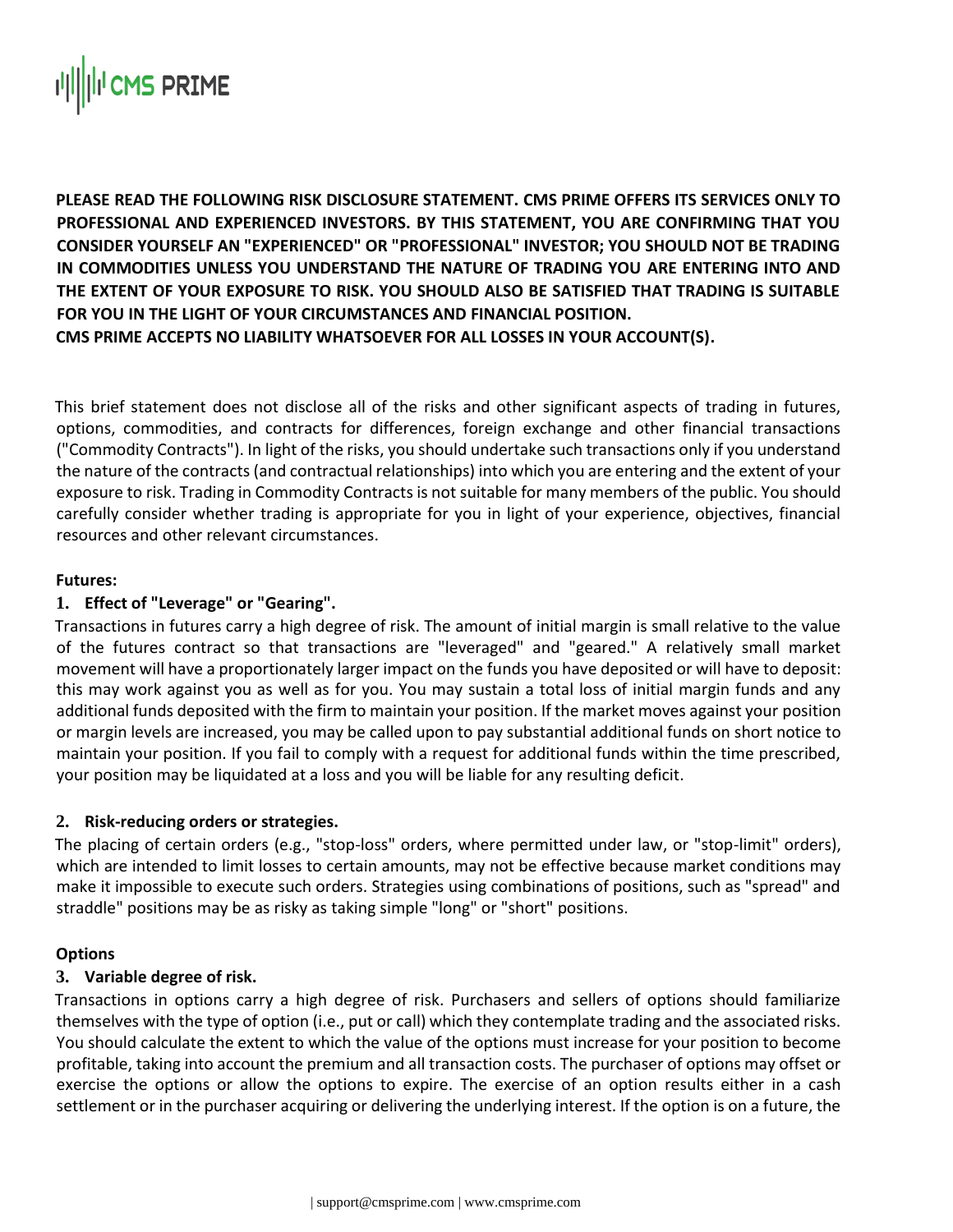

purchaser will acquire a futures position with associated liabilities for margin (see the section on Futures above). If the purchased options expire worthless, you will suffer a total loss of your investment, which will consist of the option premium plus transaction costs. If you are contemplating purchasing deep-out- of-the money options, you should be aware that the chance of such options becoming profitable ordinarily is remote. Selling ("writing" or "granting") an option generally entails considerably greater risk than purchasing options. Although the premium received by the seller is fixed, the seller may sustain a loss well in excess of that amount. The seller will be liable for additional margin to maintain the position if the market moves unfavorably. The seller will also be exposed to the risk of the purchaser exercising the option and the seller will be obligated to either settle the option in cash or to acquire or deliver the underlying interest. If the option is on a future, the seller will acquire a position in a future with associated liabilities for margin (see the section on Futures above). If the option is "covered" by the seller holding a corresponding position in the underlying interest or a future or another option, the risk may be reduced. If the option is not covered, the risk of loss can be unlimited. Certain exchanges in some jurisdictions permit deferred payment of the option premium, exposing the purchaser to liability for margin payments not exceeding the amount of the premium. The purchaser is still subject to the risk of losing the premium and transaction costs. When the option is exercised or expires, the purchaser is responsible for any unpaid premium outstanding at that time.

## **4. Terms and conditions of contracts**.

You should ask the firm with which you deal about the terms and conditions of the specific futures or options which you are trading and associated obligations (e.g., the circumstances under which you may become obligated to make or take delivery of the underlying interest of a futures contract and, in respect of options, expiration dates and restrictions on the time for exercise). Under certain circumstances the specifications of outstanding contracts (including the exercise price of an option) may be modified by the exchange or clearing house to reflect changes in the underlying interest.

# **5. Suspension or restriction of trading and pricing relationships.**

Market conditions (e.g., illiquidity) and/or the operation of the rules of certain markets (e.g., the suspension of trading in any contract or contract month because of price limits or "circuit breakers") may increase the risk of loss by making it difficult or impossible to effect transactions or liquidate/offset positions. If you have sold options, this may increase the risk of loss. Further, normal pricing relationships between the underlying interest and the future, and the underlying interest and the option may not exist. This can occur when, for example, the futures contract underlying the option is subject to price limits while the option is not. The absence of an underlying reference price may make it difficult to judge "fair" value to the transaction. It may be difficult or impossible to liquidate an existing position, to assess the value, to determine a fair price or to assess the exposure to risk. For these reasons, these transactions may involve increased risks. Off-exchange transactions may be less regulated or subject to a separate regulatory regime. Before you undertake such transactions, you should familiarize yourself with applicable rules and attendant risks.

# **6. Deposited cash and property**.

You should familiarize yourself with the protections accorded money or other property you deposit for domestic and foreign transactions, particularly in the event of a firm insolvency or bankruptcy. The extent to which you may recover your money or property may be governed by specific legislation or local rules. In some Jurisdictions property, which had been specifically identifiable as your own, will be prorated in the same manner as cash for purposes of distribution in the event of a shortfall.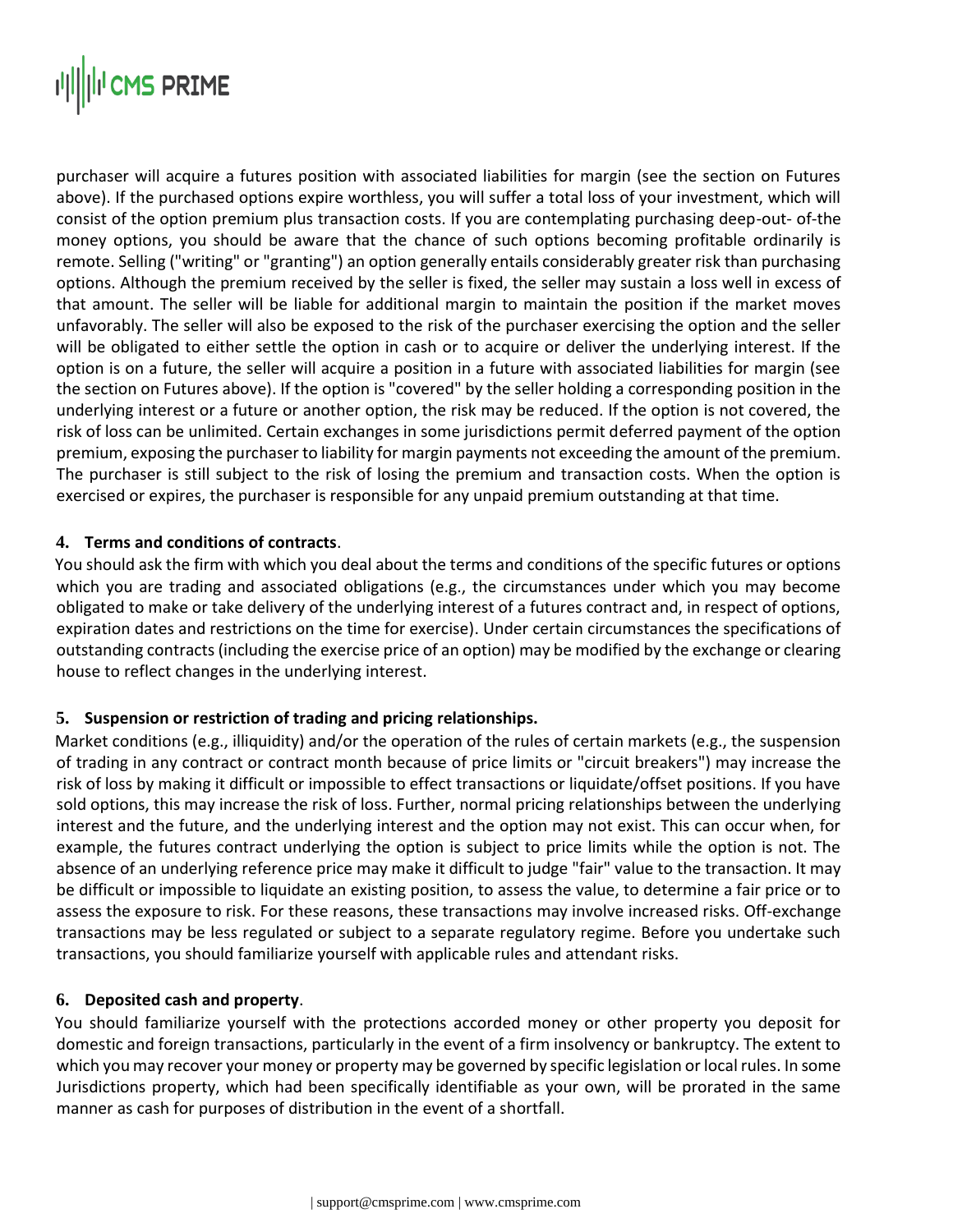

## **7. Commission and other charges.**

Before you begin to trade, you should obtain a clear explanation of all commission, fees and other charges for which you will be liable. These charges will affect your net profit (if any) or increase your loss.

## **8. Transactions in other jurisdictions.**

Transactions on markets in other jurisdictions, including markets formally linked to a domestic market, may expose you to additional risk. Such markets may be subject to regulation, which may offer different or diminished investor protection. Before you trade you should enquire about any rules relevant to your particular transactions. Your local regulatory authority will be unable to compel the enforcement of the rules of regulatory authorities or markets in other jurisdictions where your transactions have been affected. You should ask the firm with which you deal for details about the types of redress available in both your home jurisdiction and other relevant jurisdictions before you start to trade.

## **9. Currency risks.**

The profit or loss in transactions in foreign currency-denominated contracts (whether they are traded in your own or another jurisdiction) will be affected by fluctuations in currency rates where there is a need to convert from the currency denomination of the contract to another currency.

## **10. Over-the-Counter Trading**

Customer understands that Over-the-counter ("OTC") products in currencies are not traded on exchanges as there is no central clearing mechanism to guarantee OTC trades. CMS PRIME may apply its own risk analysis in deciding whether to participate in a particular market where its credit must stand behind each trade. Depending on the policies adopted by CMS PRIME as counter-party, the company may decline to execute an order placed by a customer. CMS PRIME will rely on their own knowledge of market prices in agreeing to an execution price. The execution price obtained for a customer to a large extent will reflect the true market price of a particular currency. While the OTC market as a whole is highly liquid, certain currencies, are less frequently traded and for this reason, CMS PRIME may take longer to fill an order or may obtain an execution price that differs widely from the market.

#### **11. Trading facilities**.

Most open-outcry and electronic trading facilities are supported by computer-based component systems for the order routing, execution, matching, registration or clearing of trades. As with all facilities and systems, they are vulnerable to temporary disruption or failure. Your ability to recover certain losses may be subject to limits on liability imposed by the system provider, the market, the clearinghouse and/or member firms. Such limits may vary you should ask the firm with which you deal for details in this respect.

#### **12. Electronic trading.**

Trading on an electronic trading system may differ not only from trading in an open-outcry market but also from trading on other electronic trading systems. If you undertake transactions on an electronic trading system, you will be exposed to risks associated with the system including the failure of hardware and software. The result of any system failure may be that your order is either not executed according to your instructions or is not executed at all.